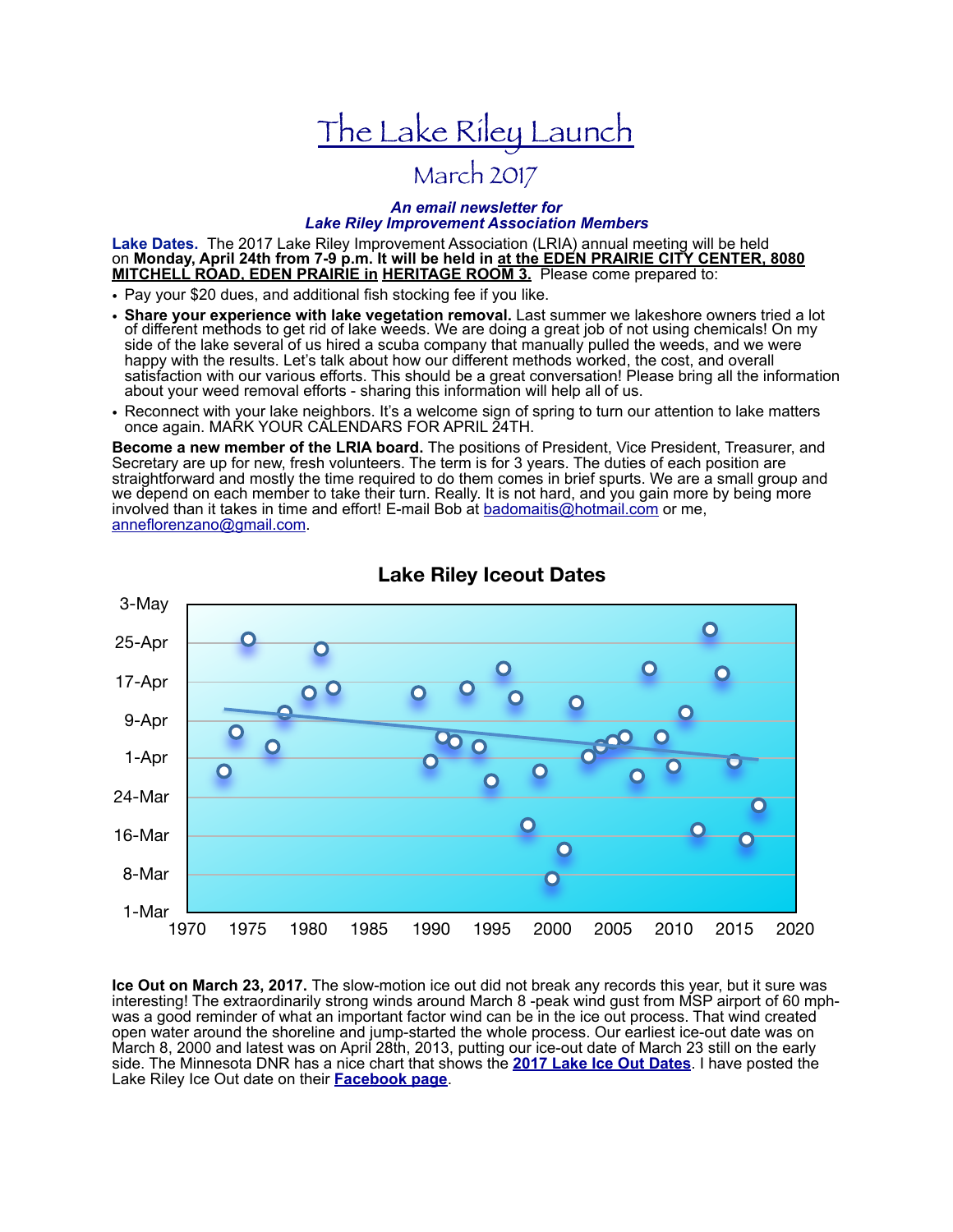**Alum Treatment Recap.** Last year, the Riley Purgatory Bluff Creek Watershed District (RPBCWD) approved funding of an alum (aluminum sulphate) treatment for Lake Riley. The treatment was applied the week of May 9th, 2016. This method for reducing the amount of phosphorous available as nutrient for weed growth was under consideration since the mid-2000s.

It was decided that before applying the alum, it was first necessary to control Riley's explosive population of common carp, an invasive fish that, among other things, disturbs lake sediment and plant roots, which would negate the benefit of having the phosphorus confined in the sediment. This led to the extensive carp study done by the U of MN, led by Dr. Peter Sorenson.

In 2015, with carp managed and kept at low numbers, the **RPBCWD** says: *"…the district conducted herbicide treatments to control two invasive aquatic plants: curlyleaf pondweed and Eurasian watermilfoil. By knocking down these invasives, the goal was to promote a healthy and balanced native [weed] population. Establishing a thriving native plant population was particularly important because Eurasian watermilfoil can reproduce rapidly in clear water, and having healthy native plants prior to alum treatment will help keep the invasives from spreading."* These herbicide treatments took place in spring of 2015 and 2016.

About Alum from the **RPBCWD** website: *Alum (aluminum sulfate) is a compound derived from aluminum, the earth's most abundant metal. Alum has been used in water purification and wastewater treatment for centuries and in lake restoration for decades. Alum reduces the growth of algae by trapping the nutrient phosphorus—algae's food source— in sediments. Like most other plants, algae require phosphorus to grow and reproduce. Algal growth is directly dependent on the amount of phosphorus available in the water. Without available phosphorus, algae cannot continue to grow and reproduce. Alum is injected into water several feet below the surface. On contact with water, alum becomes aluminum hydroxide (the principal ingredient in common antacids such as Maalox). This fluffy substance called floc, settles to the bottom of the lake. On the way down, it interacts with phosphorus to form an aluminum phosphate compound that is insoluble in water. The result? Phosphorus in the water is trapped as aluminum phosphate and can no longer be used as food by algae. An added bonus: As the floc settles downward through the water, it also collects other suspended particles in the water, carrying them down to the bottom and leaving the lake noticeably clearer."* 

The result for Lake Riley 2016 water clarity is below, with four previous years' data for comparison.

## LAKE RILEY SECCHI DISC READINGS

LAKE RILEY ALUM TREATMENT: WEEK OF MAY 9TH, 2016

| <b>WATER CLARITY (METERS)</b> |      |      |      |      |      |
|-------------------------------|------|------|------|------|------|
| <b>MONTH</b>                  | 2012 | 2013 | 2014 | 2015 | 2016 |
| <b>MAY</b>                    | 3.3  | 1.3  | 4.0  | 7.9  | 10.0 |
| <b>JULY</b>                   | 1.0  | 1.1  | 2.2  | 2.4  | 3.4  |
| <b>AUGUST</b>                 | 0.7  | 0.8  | 2.1  | 2.0  | 1.8  |